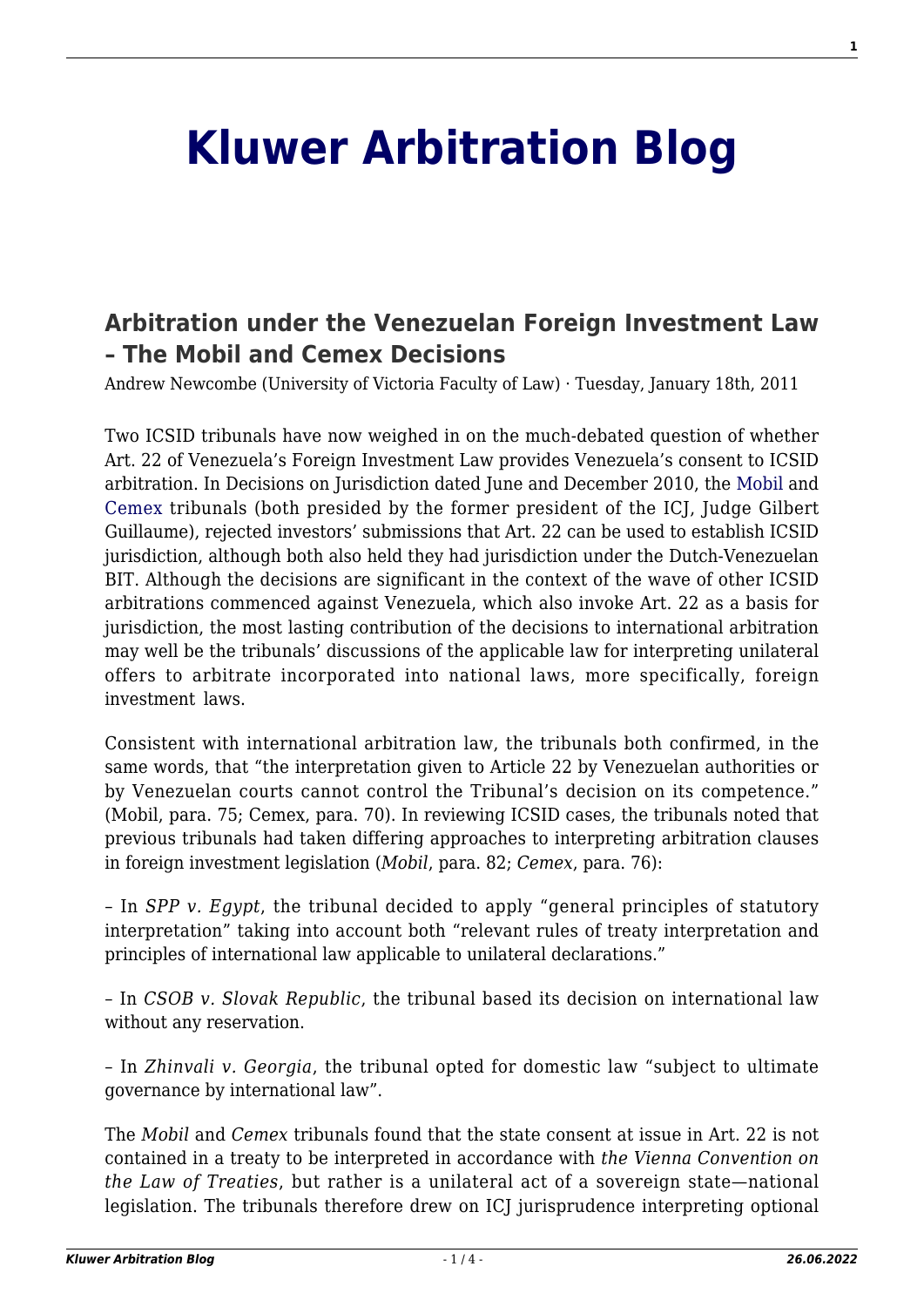declarations of compulsory jurisdiction made by states under Article 36(2) of the ICJ Statute. The tribunals found that standing offers to arbitrate must be "interpreted according to the ICSID Convention itself and to the rules of international law governing unilateral declarations of States." (*Mobil*, para. 85; *accord Cemex* para. 79).

With respect to unilateral declarations, both tribunals stated that international law distinguishes between: (i) declarations formulated in the framework and on the basis of a treaty; and (ii) other declarations made by states in the exercise of their freedom to act on the international plane (*Mobil*, para. 87; *Cemex*, para. 81). Further, rules of interpretation are different for the two types of declarations. In the case of general declarations, the ICJ held in the *Nuclear Tests Case* that "a restrictive interpretation is called for", but that the rules of interpretation are somewhat different where "unilateral acts are formulated in the framework and on the basis of a treaty, such as the ICSID Convention" (*Mobil,* para. 90; accord *Cemex*, para 83). Both tribunals then applied the rules developed by the ICJ in the context of interpreting unilateral declarations of compulsory ICJ jurisdiction. As stated in *Fisheries Jurisdiction*, the words should be interpreted "in a natural and reasonable way, having due regard to the intention of the State concerned." Both tribunals emphasized the importance of determining the state's intention.

The tribunals then turned to Article 22 of the Foreign Investment Law, which can be translated as follows:

Disputes arising between an international investor whose country of origin has in effect with Venezuela a treaty or agreement on the promotion and protection of investments, or disputes to which are applicable the provision of the Convention Establishing the Multilateral Investment Guarantee Agency (OMGI –MIGA) or the Convention on the Settlement of Investment Disputes between States and National of other States (ICSID), shall be submitted to international arbitration according to the terms of the respective treaty or agreement, *if it so provides*, without prejudice to the possibility of making use, when appropriate, of the dispute resolution means provided for under the Venezuelan legislation in effect. [*emphasis added*]

The central interpretative issue is whether "*if it so provides*" means that there is consent if the treaty or agreement in question provides for arbitration (the interpretation favoured by the investors) or there is only consent to arbitration if the treaty or agreement provides for mandatory submission of disputes to international arbitration (i.e. there must be express consent to arbitrate under the other treaty or agreement)—the interpretation favoured by Venezuela. After an in-depth review of the background and context, both tribunals found that there was no intention to consent to arbitrate in Article 22. Both tribunals rightly noted that in light of the clear language in other contemporaneous BITs providing advance consent to arbitration, no intention to consent to arbitrate could be derived from the "ambiguous text" of Article 22 (*Mobil*, para. 140; *Cemex*, para. 138).

Although the tribunals found that the unilateral declarations at issue should not be interpreted restrictively because they are "declarations formulated in the framework and on the basis of a treaty" (i.e. the ICSID Convention), I would suggest that the restrictive approach to unilateral declarations from the *Nuclear Tests Case*, should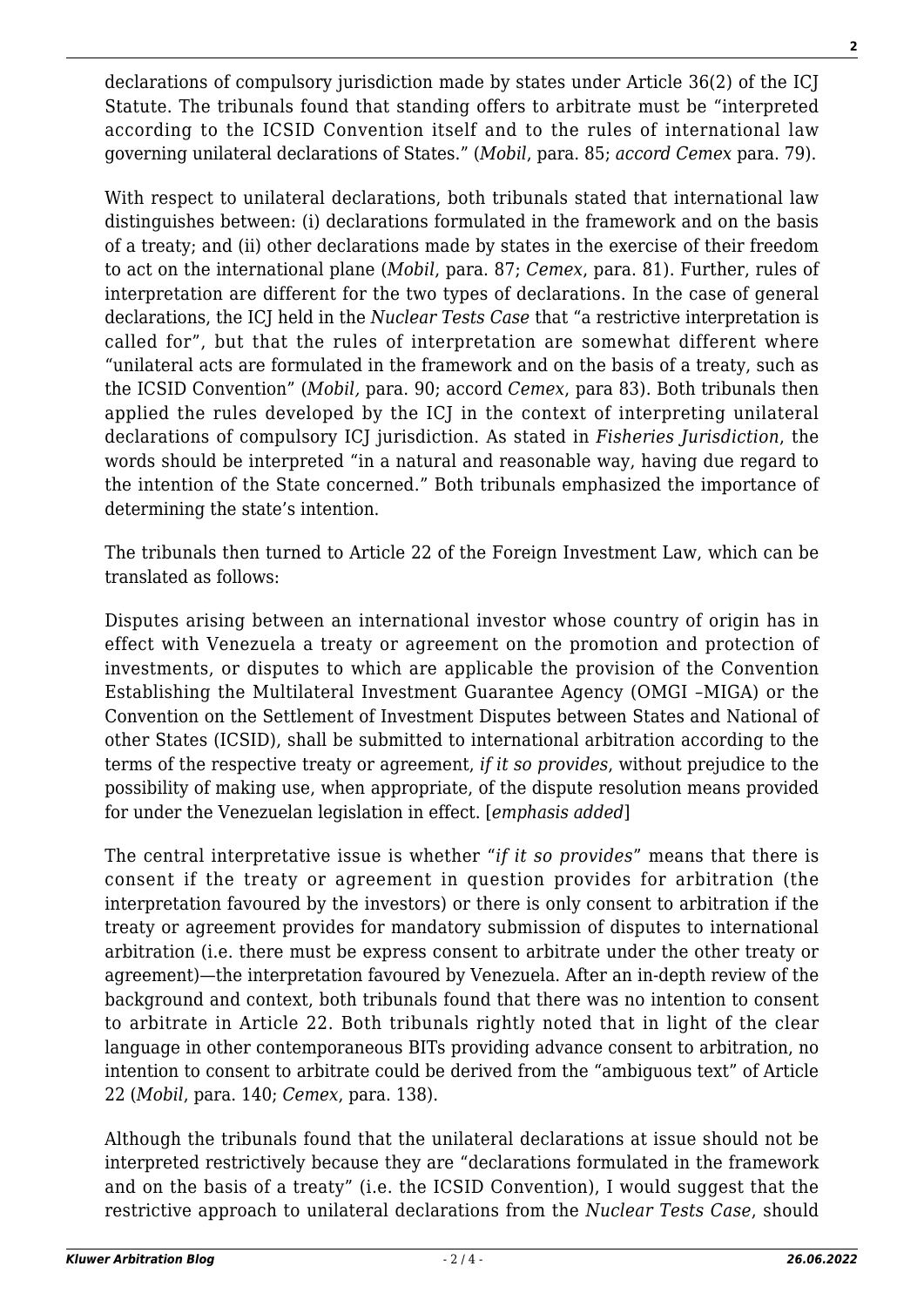never apply to the interpretation of offers to arbitrate. For example, if a foreign investment law has an arbitration provision that purports to offer to arbitrate investment disputes under the UNCITRAL Arbitration Rules, this "unilateral declaration" would not appear to be one "formulated in the framework and on the basis of a treaty" (unless perhaps the argument is made that the *New York Convention* framework applied). It would seem anomalous for different interpretative principles to apply simply because one foreign investment law refers to a treaty regime (ICSID), while another favours *ad hoc* arbitration.

Rather than distinguishing between different types of unilateral declarations, arbitral tribunals should apply (as did the *Mobil* and *Cemex* tribunals) the standard that the ICJ has developed for optional declarations: the "natural and reasonable" meaning of the terms. This standard would appear to be consistent with the general principle identified in *Amco Asia Corporation v. Indonesia*: "In the first place, like any other conventions, a convention to arbitrate is not to be construed *restrictively*, nor, as a matter of fact, *broadly* or *liberally*." Although a unilateral declaration is not an agreement and a tribunal cannot apply the fundamental principle *pacta sunt servanda*, what is called for is an objective assessment of the unilateral offer to arbitrate based on the "natural and reasonable" meaning of the terms and neither a restrictive nor broad presumption of what the state intended by the terms.

This post is written by Andrew Newcombe on behalf of the ITA Academic Council.

## **Profile Navigator and Relationship Indicator**

Offers 6,200+ data-driven arbitrator, expert witness and counsel profiles and the ability to explore relationships of 13,500+ arbitration practitioners and experts for potential conflicts of interest.

[Learn how](https://www.wolterskluwer.com/en/solutions/kluwerarbitration/practiceplus?utm_source=arbitrationblog&utm_medium=articleCTA&utm_campaign=article-banner) **[Kluwer Arbitration Practice Plus](https://www.wolterskluwer.com/en/solutions/kluwerarbitration/practiceplus?utm_source=arbitrationblog&utm_medium=articleCTA&utm_campaign=article-banner)** [can support you.](https://www.wolterskluwer.com/en/solutions/kluwerarbitration/practiceplus?utm_source=arbitrationblog&utm_medium=articleCTA&utm_campaign=article-banner)

*To make sure you do not miss out on regular updates from the Kluwer Arbitration Blog, please subscribe [here](http://arbitrationblog.kluwerarbitration.com/newsletter/). To submit a proposal for a blog post, please consult our [Editorial Guidelines.](http://arbitrationblog.kluwerarbitration.com/editorial-guidelines/)*